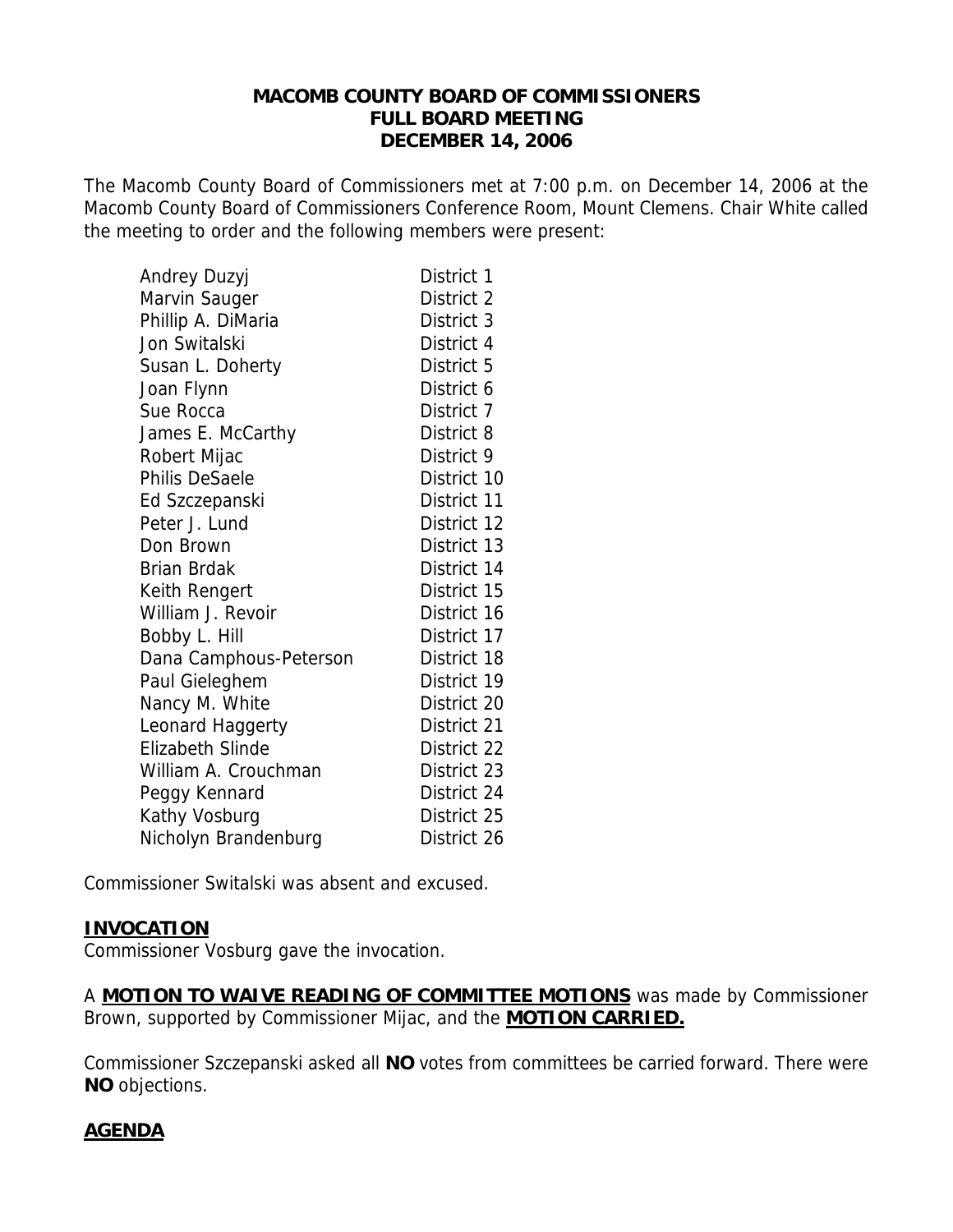MACOMB COUNTY BOARD OF COMMISSIONERS - FULL BOARD December 14, 2006 A **MOTION** to Adopt the Agenda, **AS AMENDED, TO INCLUDE #12B, ADDITION REQUEST FOR #13 (PURCHASE OF PREVIOUS SERVICE TIME) AND #14,** was made by Commissioner McCarthy, supported by Commissioner Slinde, and the **MOTION CARRIED.**

# **MINUTES**

A **MOTION** to Approve the Minutes dated November 21, 2006 was made by Commissioner Gieleghem, supported by Commissioner Brdak, and the **MOTION CARRIED**.

# **PERFORMANCE BY UKRAINIAN BANDURIST CHOIR**

# **PRESENTATION**

Chair White presented Resolution to Fraser High School's Rambler Girls Basketball Team for Reaching State Class A Finals

# **PUBLIC PARTICIPATION**

Pastor D.L. Bradley, 22645 Quinn Road, Clinton Township Carl Etue, 38871 Red Oaks, Clinton Township Mark Brand, 10751 Dunn, Riley Jim Santilli, 45614 Lakeview Drive Donald Lobsinger, 26900 Taylor St. Clair Shores Denise Mentzer, 38552 Albert, Clinton Township Jim Perna, 38180 Saddle Lane, Clinton Township J.C. Norton, 18963 Carmelo Drive North, Clinton Township Douglas Johnson 413 Esplanade, Mt. Clemens Reverend Gloria Johnson, 413 Esplanade, Mt. Clemens

# **COMMITTEE REPORTS JUSTICE AND PUBLIC SAFETY COMMITTEE – December 4, 2006**

Recommendations from the Justice and Public Safety Committee and a **MOTION** was made by Chairperson Rengert, supported by Vice-Chairperson Brdak, to adopt the committee recommendations.

- 1. APPROVE EQUIPMENT PURCHASE CHANGES FOR THE MACOMB COUNTY SHERIFF'S OFFICE IN THE AMOUNT OF \$41,133 AS OUTLINED IN MOTOROLA CHANGE ORDER 008 FOR PHASE IV OF THE MACOMB COUNTY PUBLIC SAFETY COMMUNICATIONS SYSTEM (SEALED RFP: -02 WIRELESS VOICE SYSTEM). FUNDING IS AVAILABLE WITHIN THE PROJECT BUDGET.
- 2. APPROVE A TOWER LEASE WITH OPTION AGREEMENT BETWEEN T-MOBILE CENTRAL LLC AND MACOMB COUNTY PERMITTING THE INSTALLATION OF ANTENNA AND RELATED EQUIPMENT AT OUR TOWER SITE CH-09 IN CHESTERFIELD TOWNSHIP AS RECOMMENDED BY THE DIRECTOR OF EMERGENCY MANAGEMENT AND COMMUNICATIONS.

# **THE MOTION CARRIED.**

**LEGISLATIVE AND ADMINISTRATIVE SERVICES COMMITTEE – December 4, 2006**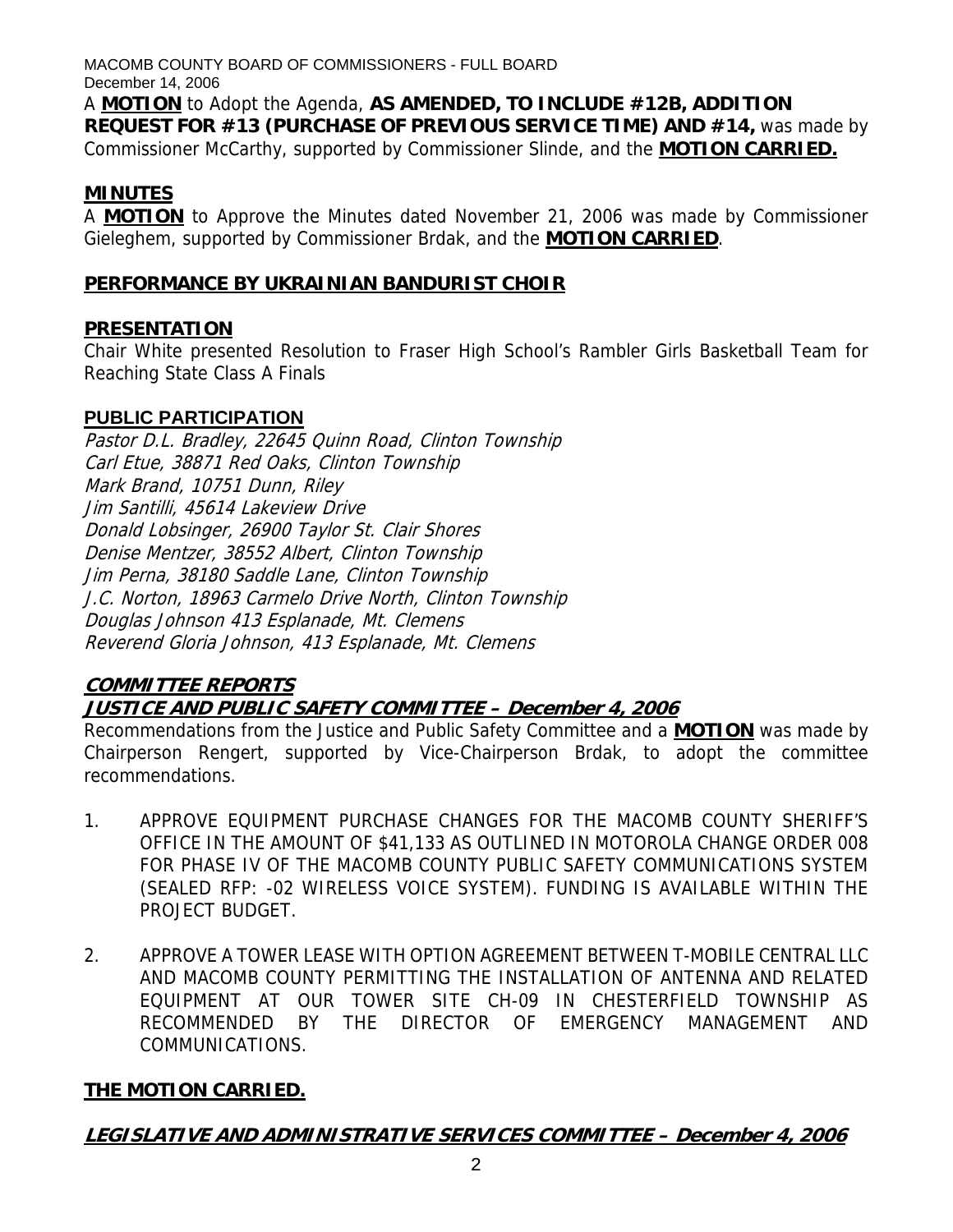Recommendations from the Legislative and Administrative Services Committee and a **MOTION** was made by Vice-Chairperson Switalski, supported by Commissioner Brandenburg, to adopt the committee recommendations.

1. APPROVE THE FOLLOWING MISCELLANEOUS DEPARTMENT REQUESTS:

ONE DESKTOP COMPUTER, ONE LAPTOP COMPUTER, ONE OPTICAL MOUSE, ONE ZONE ALARM PRO 5 LICENSE, ONE LAVASOFT AD-AWARE LICENSE, TWO MICROSOFT OFFICE 2003 LICENSES, AND TWO GROUPWISE LICENSES FOR THE JUVENILE JUSTICE CENTER AT A COST NOT TO EXCEED \$3,388.49; FUNDING IS AVAILABLE IN THE CHILD CARE JUVENILE JUSTICE CENTER FUND;

SEVEN DESKTOP COMPUTERS, 11 FLAT PANEL MONITORS, FOUR MS-OFFICE PROFESSIONAL LICENSES, AND TWO DVD BURNERS FOR THE SHERIFF'S DEPARTMENT MATS DIVISION AT A COST NOT TO EXCEED \$10,441.30; FUNDING IS AVAILABLE IN THE MATS FORFEITURE ACCOUNT;

FOUR NEXTEL 7520's FOR PLANNING AND ECONOMIC DEVELOPMENT AT A ONE-TIME COST OF \$599.96 AND A MONTHLY ACCESS CHARGE OF \$65.60; FUNDING IS AVAILABLE IN THE TELECOMMUNICATIONS FUND;

ONE NEXTEL I530 FOR PUBLIC HEALTH AT A ONE-TIME COST OF \$49.99 AND A MONTHLY ACCESS CHARGE OF \$16.40; FUNDING IS 100% GRANT-FUNDED BY THE MICHIGAN DEPARTMENT OF COMMUNITY HEALTH; AND

ONE VERIZON V325 FOR THE SHERIFF'S DEPARTMENT AT A ONE-TIME COST OF \$50 AND A MONTHLY ACCESS CHARGE OF \$41.40; FUNDING IS AVAILABLE IN THE TELECOMMUNICATIONS FUND.

# **THE MOTION CARRIED.**

# **OPERATIONAL SERVICES COMMITTEE – December 5, 2006**

Recommendations from the Operational Services Committee and a **MOTION** was made by Chairperson Kennard, supported by Commissioner Brandenburg, to adopt the committee recommendations.

| AUTHORIZE PAYMENT FOR THE WORK PERFORMED AS FOLLOWS: |                    |                     |
|------------------------------------------------------|--------------------|---------------------|
| MEDICAL EVAMINED EACH ITV                            | <b>DEDNICO INC</b> | <b>\$102.140.00</b> |

| MEDICAL EXAMINER FACILITY | BERNCO.INC.             | \$192.140.98 |
|---------------------------|-------------------------|--------------|
| NEW PUBLIC WORKS BUILDING | PROJECT CONTROL SYSTEMS | 240.282.90   |
| JUVENILE JUSTICE CENTER   | WAKELY ASSOCIATES, INC. | 28,500.00    |
| NEW PUBLIC WORKS BUILDING | WAKELY ASSOCIATES, INC. | 20.924.35    |

FURTHER, FUNDS ARE AVAILABLE IN THE CAPITAL BUDGET.

2. SIGN THE CAFETERIA LEASE WITH THE COURTHOUSE CAFÉ, L.L.C.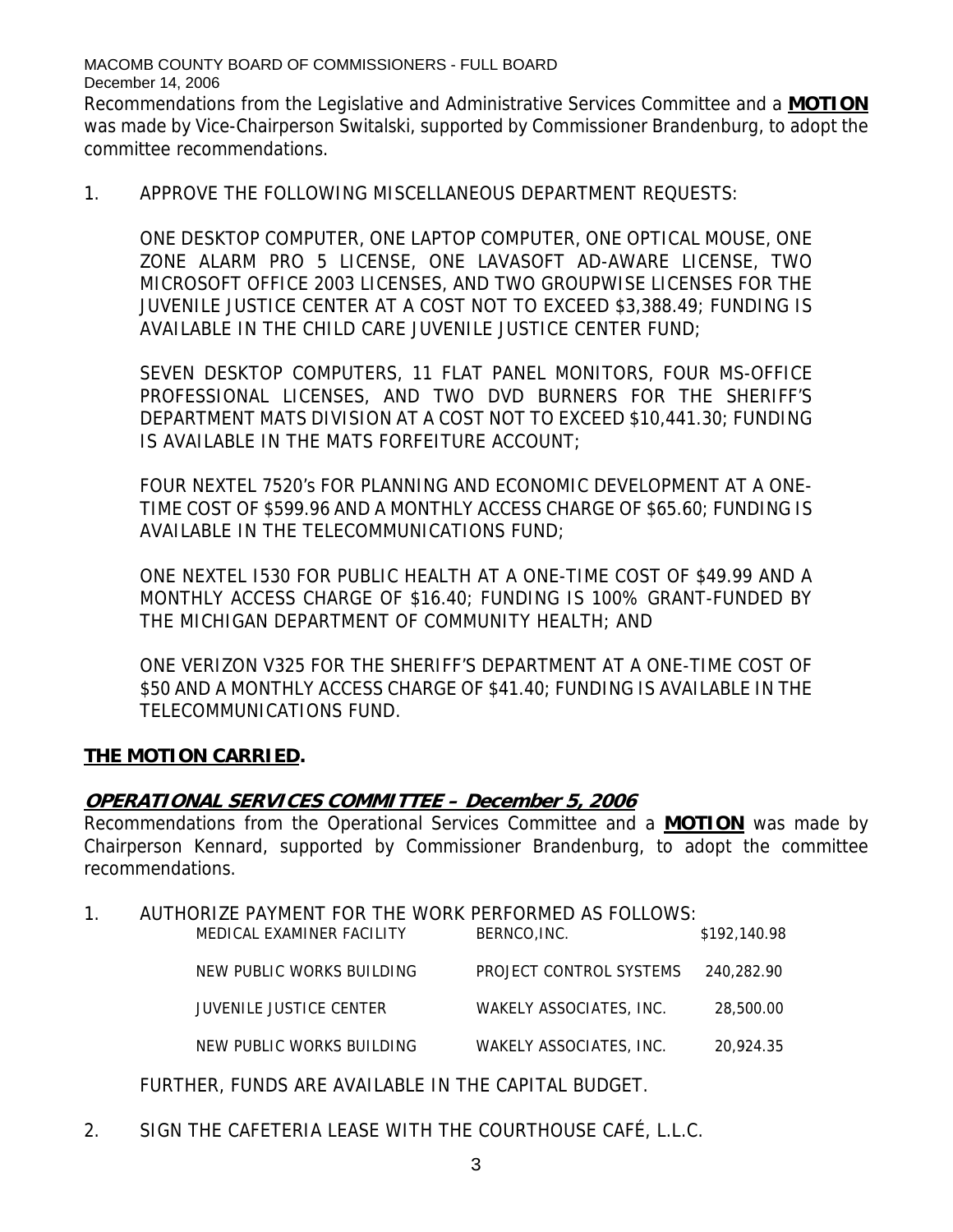# **THE MOTION CARRIED.**

# **PLANNING AND ECONOMIC DEVELOPMENT COMMITTEE – December 5, 2006**

Recommendations from the Planning and Economic Development Committee and a **MOTION** was made by Chairperson Vosburg, supported by Vice-Chairperson Duzyj, to adopt the committee recommendations.

- 1. AUTHORIZE THE DEPARTMENT OF PLANNING AND ECONOMIC DEVELOPMENT TO PREPARE THE 2007 ANNUAL REPORT IN ORDER TO SAVE ON COSTS, THE 2007 REPORT WILL BE IN ELECTRONIC PDF FORMAT, BE PLACED ON THE MACOMB COUNTY WEB SITE, AND FOLLOW A FORMAT SIMILAR TO THE 2006 REPORT, WHICH INCLUDED 36 PAGES AND A COVER.
- 2. AUTHORIZE THE DEPARTMENT OF PLANNING AND ECONOMIC DEVELOPMENT TO ENTER INTO A CONTRACT WITH PAYPAL TO GIVE CUSTOMERS THE OPTION TO PAY FOR SERVICES, INFORMATION AND SEMINARS THROUGH PAYPAL FOR A TRIAL PERIOD OF 12 MONTHS.

# **THE MOTION CARRIED.**

# **HEALTH SERVICES COMMITTEE – December 7, 2006**

Recommendations from the Health Services Committee, and a **MOTION** was made by Chairperson Gieleghem, supported by Vice-Chairperson Brown, to adopt the committee recommendation.

- 1. AUTHORIZE THE HEALTH DEPARTMENT TO SEND A LETTER TO COMMUNITIES NOTIFYING THEM OF REPORTING REQUIREMENTS RELATING TO THE ENVIRONMENTAL PROBLEMS: LAKE/RIVER FUND.
- 2. AUTHORIZE THE HEALTH DEPARTMENT TO EMPHASIZE SPECIFIC AREAS OF DEPARTMENTAL ACTIVITY FOR 2007.

# **THE MOTION CARRIED.**

# **PERSONNEL COMMITTEE – December 11, 2006**

Recommendations from the Personnel Committee and a **MOTION** was made by Chairperson Mijac, supported by Vice-Chairperson Crouchman, to adopt the committee recommendations.

- 1. APPROVE THE RECLASSIFICATION OF ONE THERAPIST II POSITION TO CASE MANAGER II IN COMMUNITY MENTAL HEALTH DEPARTMENT.
- 2. GRANT A WAIVER FROM THE IMPOSITION OF THE HIRING FREEZE FOR THE POSITION OF EDUCATOR IN MSU EXTENSION.
- 3. CONCUR WITH THE RECOMMENDATIONS FROM THE HUMAN RESOURCES AND FINANCE DEPARTMENTS REGARDING GRANTING OF A WAIVER FROM THE IMPOSITION OF THE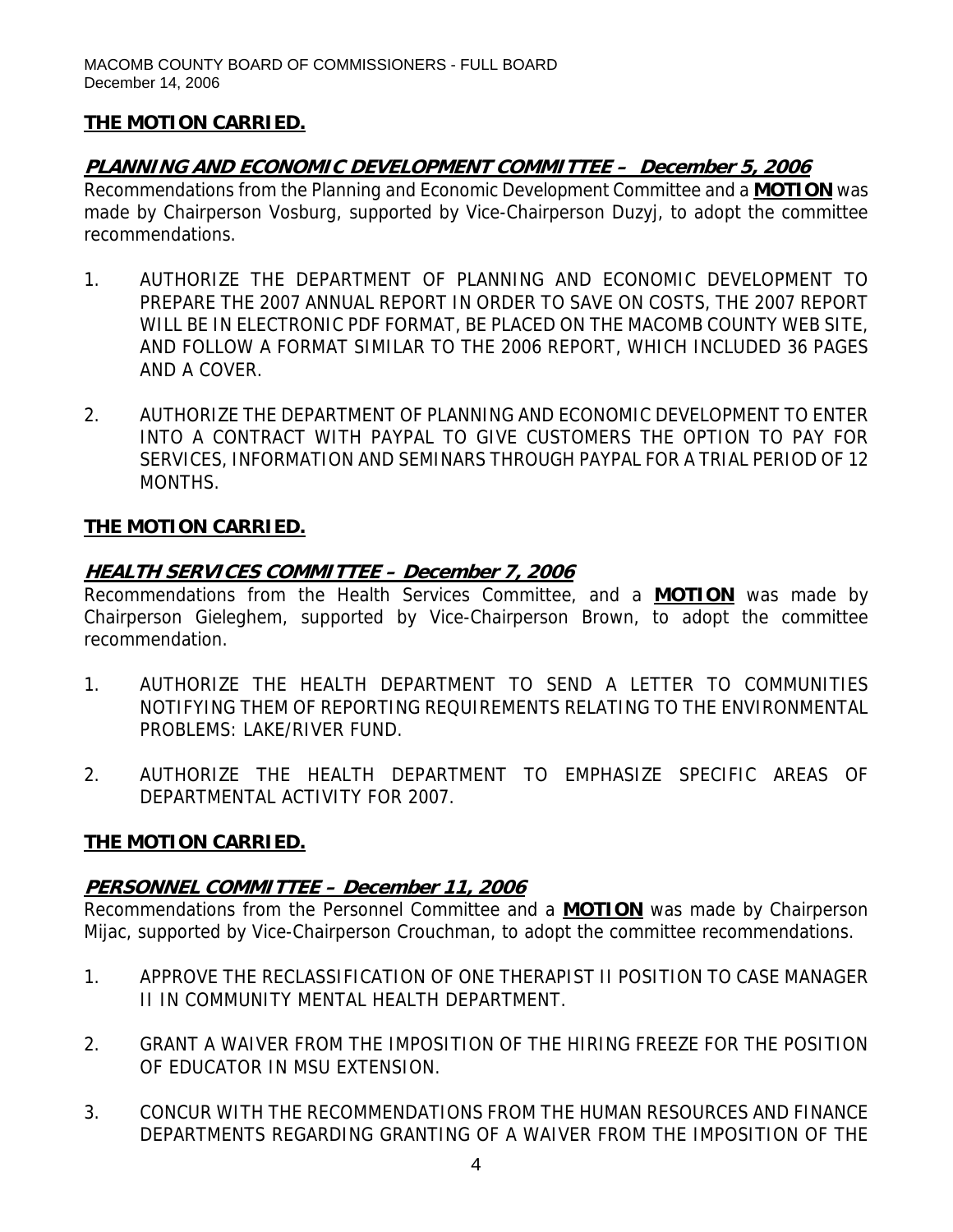| <b>CLASSIFICATION</b>        | <b>DEPARTMENT</b>        | <b>ACTION</b>      |
|------------------------------|--------------------------|--------------------|
| SPECIALIST I                 | COMMUNITY MENTAL HEALTH  | <b>RECOMMENDED</b> |
| CAF MANAGFR II               | COMMUNITY MENTAL HEALTH  | <b>RECOMMENDED</b> |
| <b>TYPIST CLERK III</b>      | COMMUNITY MENTAL HEALTH  | RECOMMENDED        |
| COMPUTER MAINTENANCE CLERK   | CLERK/REGISTER OF DEEDS  | NOT RECOMMENDED    |
| ACCOUNT CLERK III            | CLERK/REGISTER OF DEEDS  | NOT RECOMMENDED    |
| ASSISTANCE PROBATION OFFICER |                          |                    |
| (PART-TIME)                  | DISTRICT COURT PROBATION | <b>RECOMMENDED</b> |
| DEPUTY COURT CLERK           | 42-2 DISTRICT COURT      | <b>RECOMMENDED</b> |

4. RECOMMENDATIONS FROM THE HUMAN RESOURCES AND FINANCE DEPARTMENTS REGARDING RANTING OF A WAIVER FROM THE IMPOSITION OF THE HIRING FREEZE, AS FOLLOWS:

| CLASSIFICATION                | <b>DEPARTMENT</b>       | <b>ACTION</b>  |
|-------------------------------|-------------------------|----------------|
| DETENTION DIVERSION WORKER    | CIRCUIT COURT-JUVENILE  | <b>NOT REC</b> |
| CASE MANAGER II               | COMMUNITY MENTAL HEALTH | RECOMMI        |
| TYPIST CLERK, SENIOR          | FRIEND OF THE COURT     | RECOMMI        |
| MEDICAL EXAMINER INVESTIGATOR | HFAI TH                 | <b>RECOMMI</b> |
| VETERINARIAN (PART-TIME)      | <b>HEALTH</b>           | RECOMMI        |
| COMPUTER MAINTENANCECLERK     | <b>SHERIFF</b>          | <b>RECOMMI</b> |
|                               |                         |                |

CIRCUIT COURT-JUVENILE NOT RECOMMENDED COMMUNITY MENTAL HEALTH RECOMMENDED FRIEND OF THE COURT RECOMMENDED MEDICAL EXAMINER INVESTIGATOR HEALTH RECOMMENDED VETERINARIAN (PART-TIME) HEALTH RECOMMENDED SHERIFF RECOMMENDED

- 5. APPROVE A 2.5 PERCENT PAY ADJUSTMENT FOR NON-UNION EMPLOYEES FOR 2007.
- 6. CONCUR IN THE RECOMMENDATION OF LEGAL COUNSEL REGARDING THE CASE OF KNIFFEN V MACOMB COUNTY, ET AL.

# **THE MOTION CARRIED**.

# **BUDGET COMMITTEE – December 12, 2006**

Recommendations from the Budget Committee and a **MOTION** was made by Chairperson Crouchman, supported by Vice-Chairperson Revoir, to adopt the committee recommendations.

- 1. ACCEPT INCREASE FUNDING OF \$11,496 FROM AREA AGENCY ON AGING 1-B FOR THE LEGAL ASSISTANCE PROGRAM. (THIS ACTION CORRECTS THE ACTION TAKEN AT THE NOVEMBER 21, 2006 BOARD OF COMMISSIONERS MEETING WHICH HAD THE INCORRECT DOLLAR AMOUNT OF \$17,197.
- 2. AUTHORIZE FILING OF THE 4<sup>TH</sup> YEAR JUVENILE JUSTICE AND DELINQUENCY PREVENTION ACT GRANT FOR JUVENILE COURT DUAL DIAGNOSIS PROGRAM 0PERATIONS IN THE AMOUNT OF \$133,333 WITH A \$50,000 MATCH FROM THE STATE CHILD CARE FUND AND A \$40,000 COUNTY CASH MATCH. FUNDING IS AVAILABLE IN THE 2007 BUDGET.
- 3. APPROVE THE PURCHASE OF TWO TWO-WAY INTERACTIVE VIDEO ARRAIGNMENT UNITS; ONE FOR THE SHERIFF'S DEPARTMENT AND ONE FOR REMEO 42<sup>ND</sup> DISTRICT COURT AT A COST NOT TO EXCEED \$32,095. FUNDING IS AVAILABLE IN THE CAPITAL IMPROVEMENT FUND.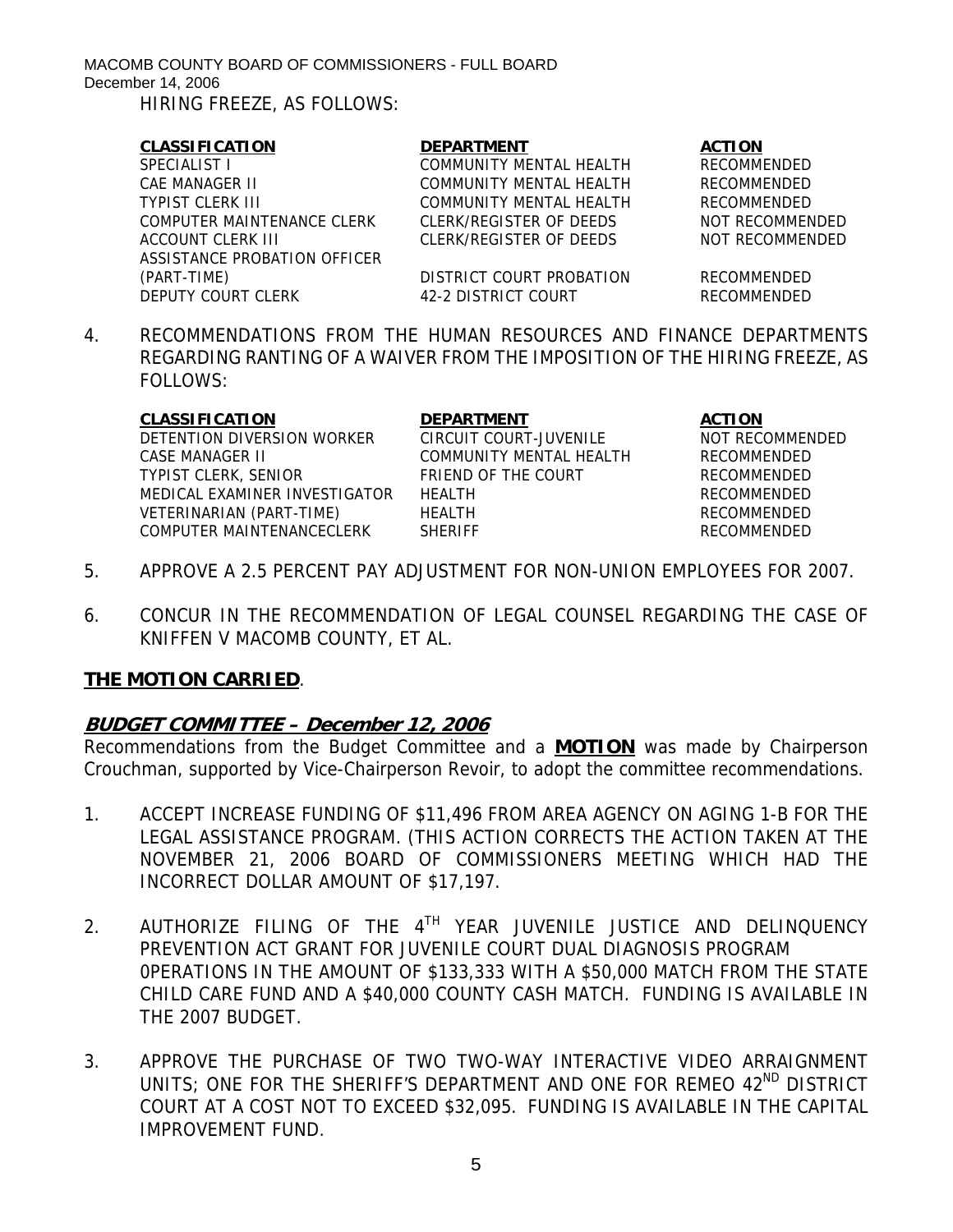- 4. APPROVE THE 2006 EQUALIZATION STUDY AS SUBMITTED BY THE EQUALIZATION DEPARTMENT.
- 5. CONCUR WITH THE REQUEST OF THE CIRCUIT COURT JUVENILE DIVISION ADMINISTRATOR AND APPROVE THE POSITION OF PART TIME TYPIST/CLERK I IN THE DISPROPORTIONATE MINORITY CONTACT (DMC) GRANT. THIS POSITION AND RELATED COSTS WILL BE FULLY FUNDED BY THE DMC GRANT FOR THE PERIOD ENDING MAY 31, 2007 AND WILL BE CONTINUED CONTINGENT UPON CONTINUED GRANT FUNDING THEREAFTER.
- 6. AUTHORIZE TO CORRECT THE 2006 MACOMB COUNTY APPORTIONMENT REPORT FOR HARRISON TOWNSHIP'S MILLAGE DECREASE FROM 6.7911 TO 6.7735, RAY TOWNSHIP'S MILLAGE INCREASE FROM 2.9312 TO 3.2312, AND ROSEVILLE'S MILLAGE INCREASE FROM 16.38 TO 21.38 AS A RESULT OF VOTER APPROVAL AT THE NOVEMBER 7, 2006 GENERAL ELECTION.
- 7. DIRECT MR. DIEGEL AND THE FINANCE DEPARTMENT TO WRITE A LETTER TO ALL DEPARTMENTS, INCLUDING THE ONES THAT CUT 3% OR MORE, TELLING THE ONES THAT HAVE NOT CUT 3%, THAT THE BOARD WILL CUT THEIR BUDGET BY 5% FOR THEM IF THEY DO NOT CUT THEIR BUGET BY 3% VOLUNTARILY. FURTHER, THIS ISSUE WILL BE BROUGHT TO THE FIRST BUDGET COMMITTEE MEETING IN 2007.

## **THE MOTION CARRIED**.

# **FINANCE COMMITTEE –December 13 2006**

Recommendations from the Finance Committee and a **MOTION** was made by Chairperson Slinde, supported by Vice-Chairperson DiMaria, to adopt the committee recommendations.

Carried over from committee, Commissioners' DeSaele, Lund, Szczepanski and White **NO** votes on Motion #10. There were **NO** objections.

- 1. APPROVE THE MONTHLY BILLS (WITH CORRECTIONS, DELETIONS AND/OR ADDENDA) AND AUTHORIZE PAYMENT; FURTHER, TO APPROVE THE PAYROLL IN THE TOTAL AMOUNT OF \$11,190,407.84, WITH NECESSARY MODIFICATIONS TO THE APPROPRIATIONS.
- 2. CONCUR WITH THE RECOMMENDATION OF THE DIRECTOR OF RISK MANAGEMENT AND THE DIRECTOR OF HUMAN RESOURCES IN THE SELECTION OF MY LAWYER INC., TO CONTINUE TO PROVIDE THE VOLUNTARY GROUP LEGAL PLAN FOR MACOMB COUNTY EMPLOYEES.
- 3. CONCUR IN THE RECOMMENDATION OF JOHN ANDERSON, DIRECTOR OF RISK MANAGEMENT, DOUG FOUTY, PROGRAM DIRECTOR-PERSONNEL SERVICES AND STEPHANIE DOBSON, HUMAN RESOURCES COORDINATOR, THE "REVIEW PANEL", IN CONFIRMING THE SELECTIONS OF ST. JOSEPH'S HEALTHCARE AND CONCENTRA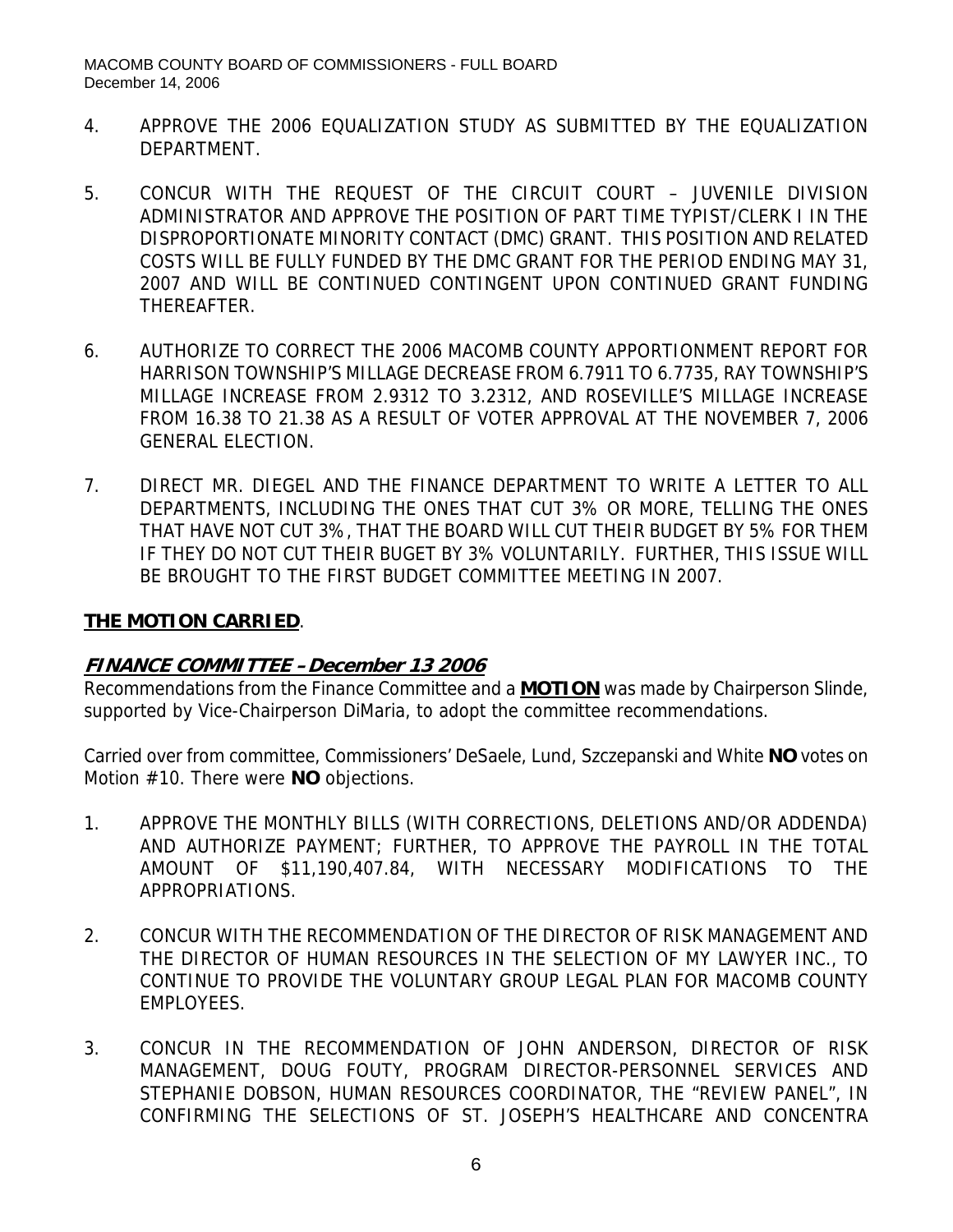MEDICAL CENTERS TO PROVIDE OCCUPATIONAL HEALTH SERVICES TO MACOMB COUNTY FOR THREE FULL YEARS BEGINNING JANUARY 1, 2007 AND ENDING DECEMBER 31, 2009.

- 4. CONCUR IN THE RECOMMENDATIN OF THE DIRECTOR OF RISK MANAGEMENT AND THE DIRECTOR OF HUMAN RESOURCES TO IMPLEMENT HAP/MEDICARE ADVANTAGE WITH AN ANNUAL SAVINGS TO THE COUNTY OF \$25,209.36 ON JANUARY 1, 2007.
- 5. AUTHORIZE THE COMMUNITY SERVICES AGENCY TO TRAIN PRIVATE STUDENTS IN THEIR COMMERCIAL DRIVER'S LICENSE PROGRAM; INDIVIDUALS WILL BE RESPONSIBLE FOR ALL COSTS ASSOCIATED WITH THE TRAINING; NO COUNTY FUNDS WILL BE USED TO SUPPORT THIS PROGRAM.
- 6. APPROVE AN INCREASE IN THE SIZE OF THE MACOMB COUNTY'S VETERANS' AFFAIRS COMMISSION FROM FOUR TO FIVE MEMBERS WITH THE NEW POSITION TO BE APPOINTED AT THE MARCH FULL BOARD MEETING FOR THE PERIOD APRIL 1, 2007 THROUGH JULY 31 2007; A NEW OR RENEWED APPOINTMENT SHALL THEN BE MADE FOR A FOUR YEAR TERM COMMENCING AUGUST 1, 2007; ALL APPOINTMENTS TO THE VETERANS' AFFAIRS COMMISSION SHALL BE MADE IN ACCORDANCE WITH THE COUNTY DEPARTMENT OF VETERANS' AFFAIRS' ACT, AS AMENDED.
- 7. CONCUR WITH THE PURCHASING MANAGER AND AWARD THE OFFICE SUPPLIES CENTRAL STORES WAREHOUSE TO THE LOWEST RESPONSIBLE BIDDER, CORPORATE EXPRESS, IN THE AMOUNT OF \$104,895.19 AND AWARD THE OFF-BUY OFFICE SUPPLIES TO THE LOWEST RESPONSIBLE BIDDER, OFFICE EXPRESS, FOR 7-13 PERCENT UP FROM COST; FUNDS ARE AVAILABLE FROM THE CENTRAL STORES INVENTORY OFFICE SUPPLY ACCOUNT.
- 8. APPROVE THE REQUEST OF THE PUBLIC WORKS COMMISSIONER'S OFFICE AND APPROVE FUNDING FOR THE TRAINING RQUIRED FOR 11 SOIL EROSION EMPLOYEES IN FEBRUARY, 2007, AT6 A COST OF \$175 PER EMPLOYEE OR A TOTAL OF \$1,925, WITH FUNDS TO BE AVAILABLE WITHIN THE PUBLIC WORKS COMMISSIONER'S BUDGET.
- 9. APPROVE A WAIVER OF THE CURRENT FREEZE ON TRAINING/WORKSHOP REIMBURSEMENT TO ALLOW THE NEWLY-ELECTED COMMISSIONERS TO ATTEND A TRAINING SESSION OFFERED BY MSU EXTENSION AND MACOMB ASSOCIATION OF COUNTIES TITLED "WORKSHOP ON COUNTY GOVERNMENT FOR NEW COUNTY COMMISSIONERS' IN NOVI, MICHIGAN, JANUARY 10, 2007 AT A COST OF \$70 PER REGISTRANT.
- 10. APPROVE TRAVEL FOR THE BOARD OF COMMISSIONRS TO THE MICHIGAN ASSOCIATION OF COUNTIES' (MAC) LEGISLATIVE CONFERENCE, TO BE HELD FEBRUARY 12-13, 2007 IN LANSING, MICHIGAN AND THE NATIONAL ASSOCIATION OF COUNTIES' (NACo) LEGISLATIVE CONFERENCE, TO BE HELD MARCH 3-7, 2007 IN WASHINGTON, D.C.

# **THE MOTION CARRIED.**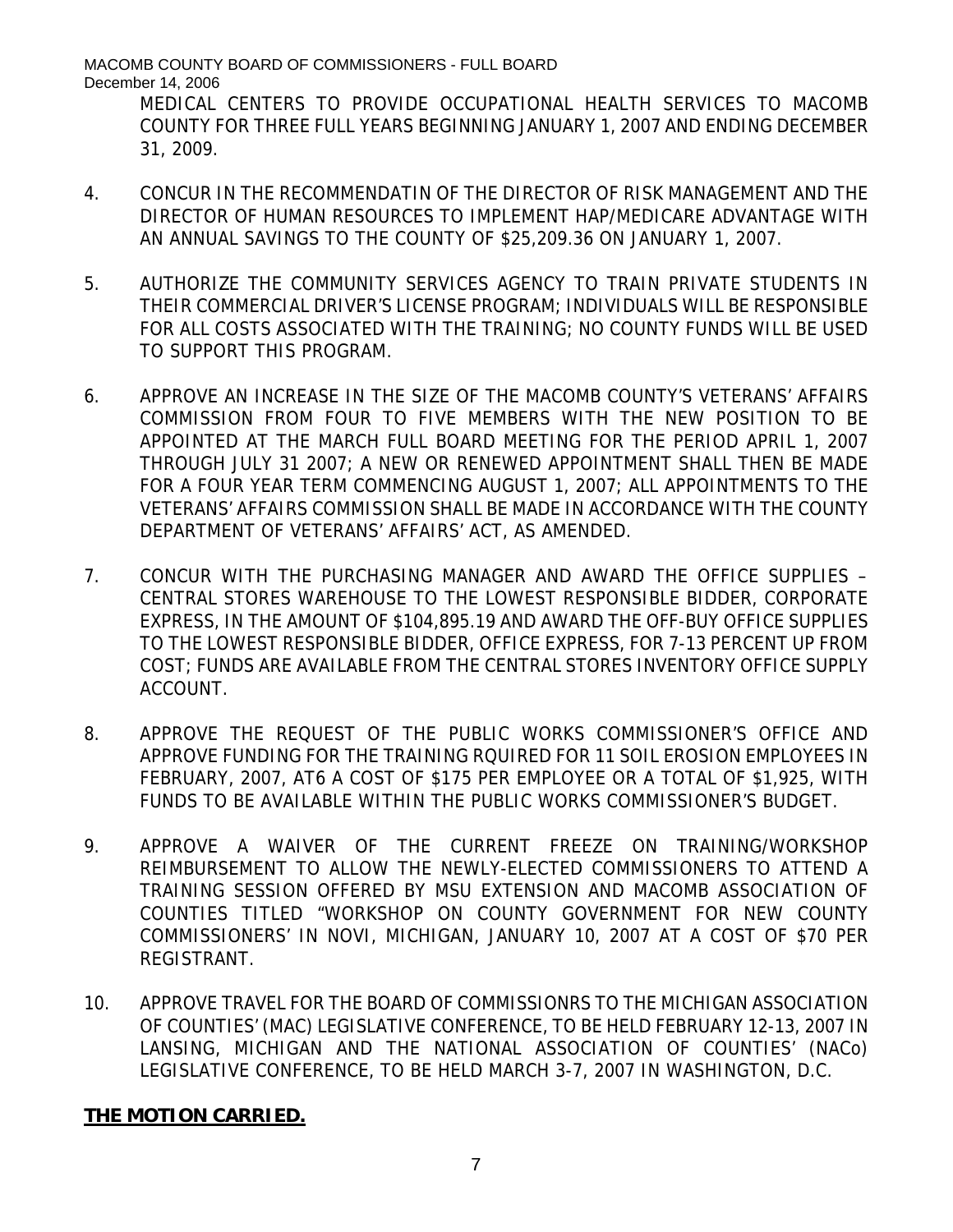#### **PRESENTATION #16 ON THE AGENDA MOVED HERE**

Resolutions to Commissioners' Brandenburg, Hill, Kennard, McCarthy, Revoir and White for Outstanding Public Service

#### **RESOLUTIONS/TRIBUTES**

A **MOTION** was made by Commissioner Szczepanski, supported by Commissioner Haggerty, to adopt the Resolutions and Tributes in their entirety.

- Res. No. 06-104 Urging the Michigan House of Representatives, State Senate and Governor to Amend the La Requiring Deposits on Beverage Containers (offered by McCarthy)
- Res. No. 06-91 Honoring Thelma Mae Anderson  $80<sup>th</sup>$  Birthday (offered by Hill; recommended by Finance Committee on 12/13/06)
- Res. No. 06-92 Congratulating Richmond High School's Blue Devils Winning First State Championship (offered by Brdak and Rengert; recommended by Finance Committee on 12/13/06)
- Res. No. 06-93 Congratulating Dakota High School's Cougars Winning Division I State Championship (offered by Brandenburg and Rengert; recommended by Finance Committee on 12/13/06)
- Res. No. 06-94 Congratulating Fraser High School's Ramblers Girls Basketball Team for Reaching State Class A Finals (offered by White; recommended by Finance Committee on 12/13/06)
- Res. No. 06-101 Honoring Paul Faulker Retirement from Bruce Township First Department (offered by Brown; recommended by Finance Committee on 12/13/06)
- Res. No. 06-102 Establishing Salaries and Compensation in Lieu of fees for Elected County Officials and Per Diem Rates for County Boards and Commissions and Providing for County Supplementary Pay Benefits for Circuit Court, Probate Court and Certain District Court Judges for 2007 and 2008 (recommended by Finance Committee on 12/13/06)
- Res. No. 06-103 Establishing Salaries and Fringe Benefits for 2007 and 2008 for Macomb County Road Commissioners (recommended by Finance Committee on 12/13/06)
- Res. No. 06-99 Commending Commissioner Nicholyn Brandenburg for Outstanding Public Service (offered on behalf of Board)
- Res. No. 06-96 Commending Commissioner Bobby Hill for Outstanding Public Service (offered on behalf of Board)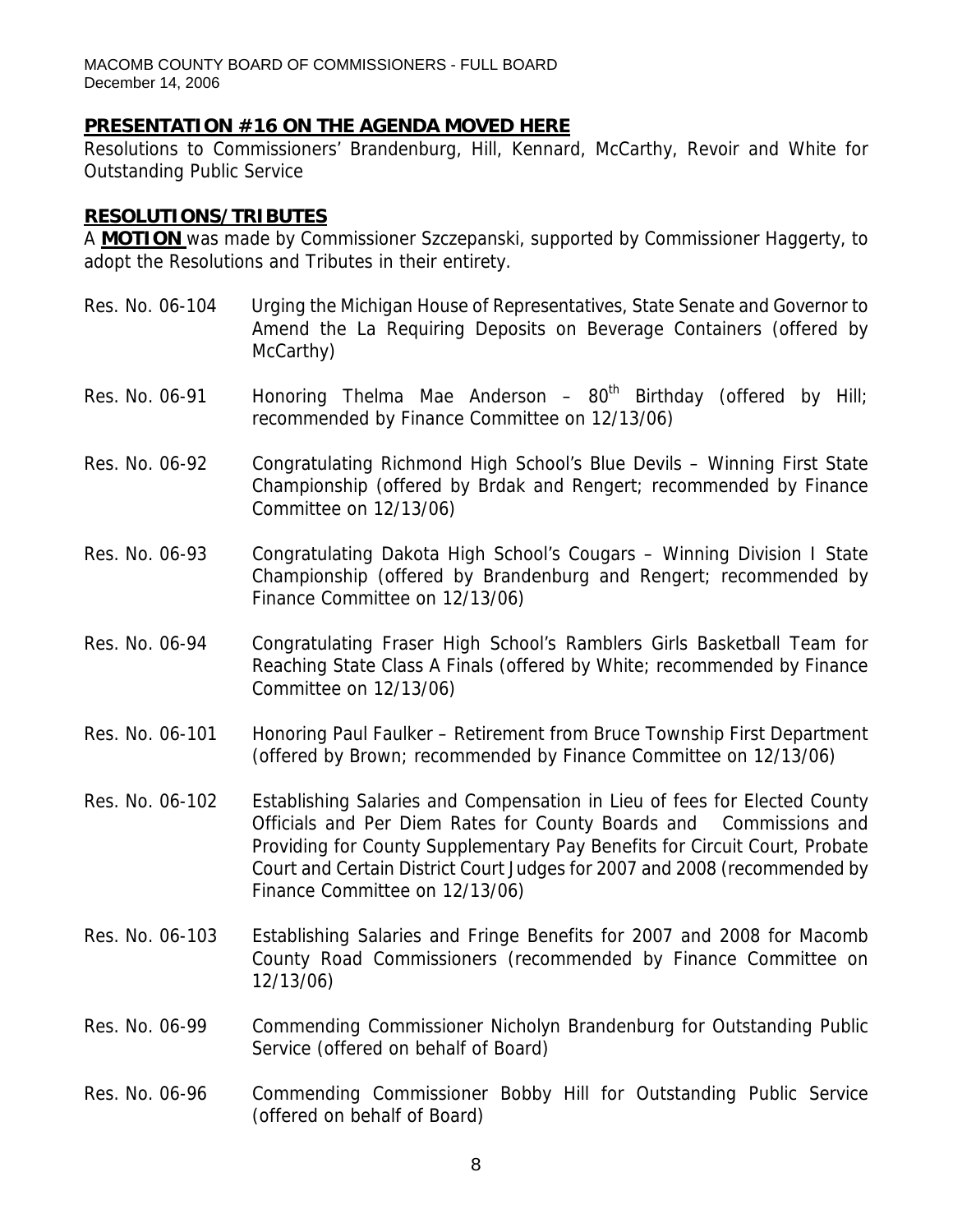Res. No. 06-95 Commending Commissioner Peggy Kennard for Outstanding Public Service (offered on behalf of Board) Res. No. 06-97 Commending Commissioner James McCarthy for Outstanding Public Service (offered on behalf of Board) Res. No. 06-98 Commending Commissioner William Revoir for Outstanding Public Service (offered on behalf of Board) Res. No. 06-100 Commending Chair Nancy White for Outstanding Public Service (offered on behalf of Board)

# **THE MOTION CARRIED.**

# **ITEMS WAIVED BY COMMUNITY SERVICES COMMITTEE CHAIR**

- a) A **MOTION** was made by Commissioner Mijac, supported by Commissioner Slinde, to Authorize Community Services Agency to Receive Funds from Suburban Mobility Authority for Regional Transportation (SMART), and the **MOTION CARRIED**.
- b) A **MOTION** was made by Commissioner Mijac, supported by Commissioner Slinde, to Authorize Community Services Agency to Receive Funds from Department of Human Services, and the **MOTION CARRIED**.

#### **REQUESTS TO PURCHASE PREVIOUS SERVICE TIME**

A **MOTION** was made by Commissioner Gieleghem, supported by Commissioner Haggerty, to Approve Request to Purchase Service Time by Margaret DuMouchel and Nicholyn Brandenburg, and the **MOTION CARRIED.**

#### **ADDED ITEM #14**

A **MOTION** to allow Commissioners elect into executive session **only to observe** was made by Commissioner Duzyj, supported by Commissioner Lund, and the **MOTION CARRIED.**

A **MOTION FOR EXECUTIVE SESSION** was made by Commissioner Lund, supported by Commissioner Szczepanski.

# **ROLL CALL VOTE**

|                    | <b>YES</b> | NΟ |
|--------------------|------------|----|
| <b>BRANDENBURG</b> | X          |    |
| <b>BRDAK</b>       | X          |    |
| <b>BROWN</b>       | X          |    |
| CROUCHMAN          | X          |    |
| <b>DESAELE</b>     | X          |    |
| DI MARIA           | X          |    |
| <b>DOHERTY</b>     | X          |    |
| <b>DUZYJ</b>       | Χ          |    |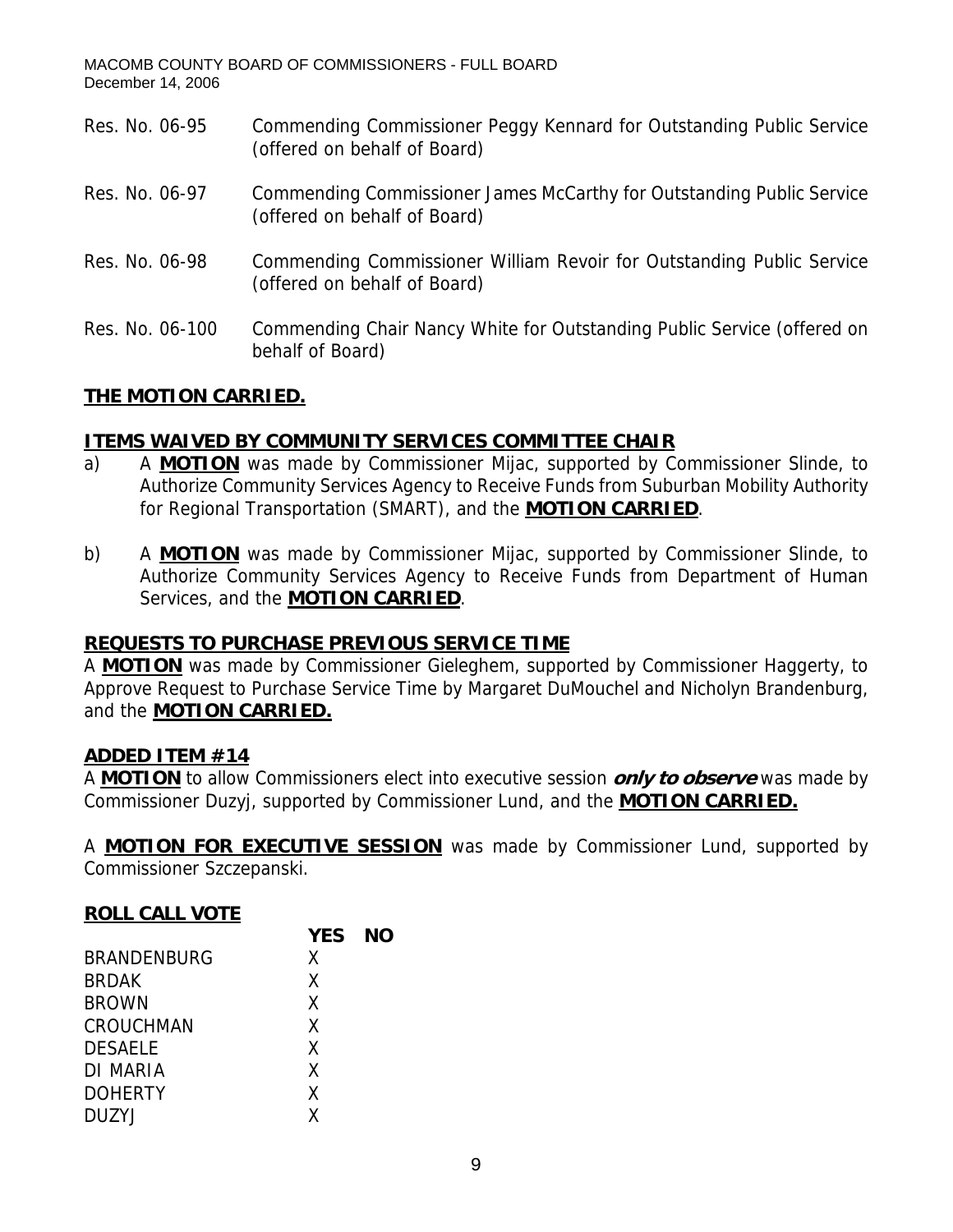MACOMB COUNTY BOARD OF COMMISSIONERS - FULL BOARD December 14, 2006 FLYNN ABSTAINED CAMPHOUS-PETERSHON X GIELEGHEM X HAGGERTY X HILL X KENNARD X McCARTHY X LUND X MIJAC X RENGERT X REVOIR X ROCCA X SAUGER X SLINDE X SWITALSKI *ABSENT* SZCZEPANSKI X VOSBURG X WHITE X **TOTAL 24 0** 

## **THE MOTION FOR EXECUTIVE SESSION PASSES.**

8:40 p.m. Board goes into Executive Session

A **MOTION** to go back into Regular Session was made by Commissioner Doherty, supported by Commissioner DiMaria, and the **MOTION CARRIED**.

10:00 p.m. Return to Regular Session

#### **APPOINTMENTS**

#### a) **CRIMINAL JUSTICE BUILDING AUTHORITY**

A **MOTION** was made by Commissioner Lund, supported by Commissioner Haggerty to appoint Lester Gilbert, Chris Pozios and Timothy Rinaldi to the Criminal Justice Building Authority - terms expiring December 31, 2009, and the **MOTION CARRIED**.

#### b) **HEALTH DEPARTMENT HEARING BOARD**

A **MOTION** was made by Commissioner Brandenburg, supported by Commissioner Brdak to appoint Commissioner Dana Camphous-Peterson, Commissioner Sue Rocca (alternate), George Penna (citizen at large) and Dr. Donald Amboyer (alternate) to the Health Department Hearing Board - terms expiring December 31, 2008, and the **MOTION CARRIED.**

#### c) **LIBRARY BOARD**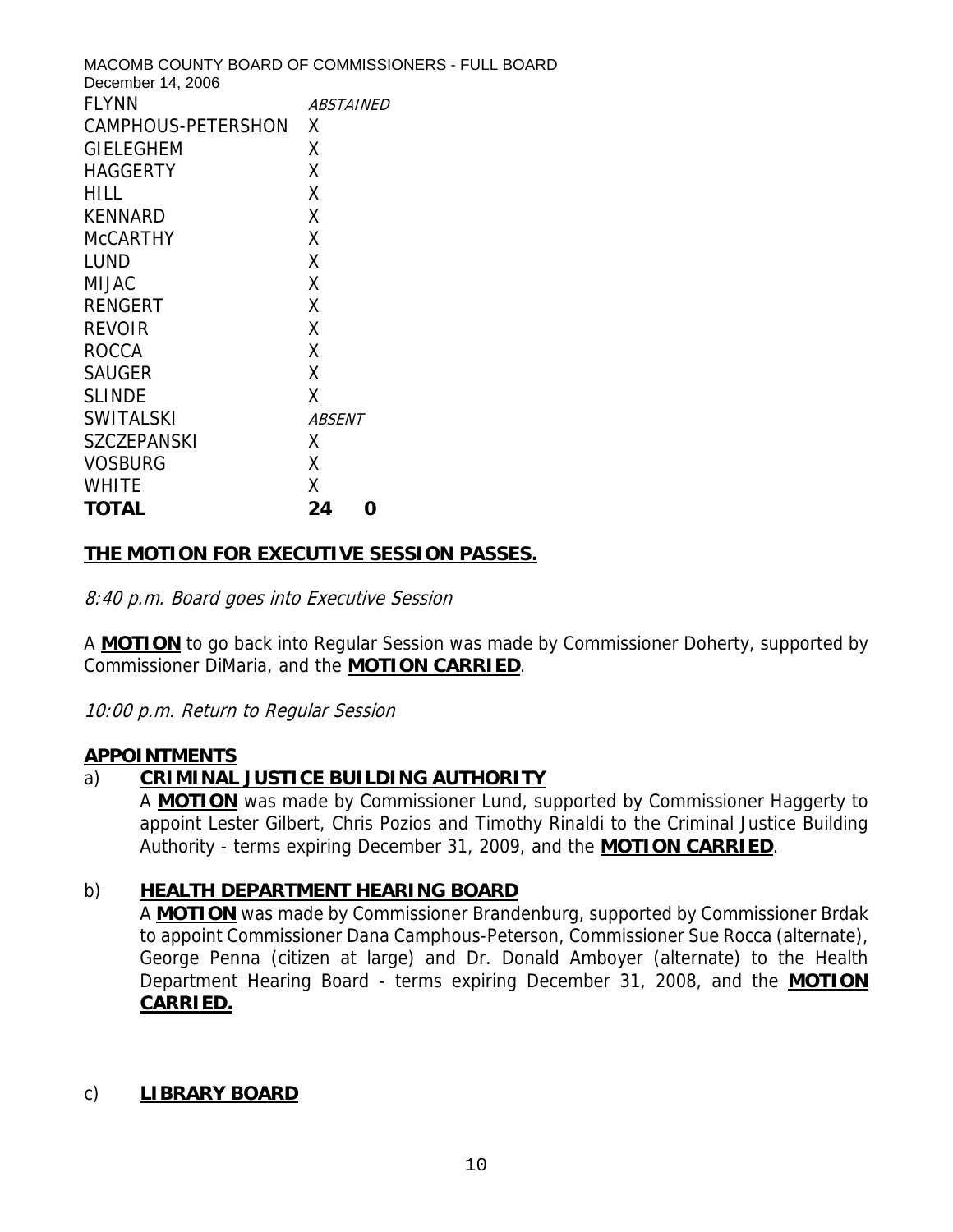MACOMB COUNTY BOARD OF COMMISSIONERS - FULL BOARD December 14, 2006 Commissioner DeSaele nominated Nicholyn Brandenburg.

# **ROLL CALL VOTE**

|                    | <b>DeVergilio</b> | <b>Brandenburg</b> |
|--------------------|-------------------|--------------------|
| <b>BRANDENBURG</b> |                   | X                  |
| <b>BRDAK</b>       | X                 |                    |
| <b>BROWN</b>       |                   | X                  |
| <b>CROUCHMAN</b>   | X                 |                    |
| <b>DESAELE</b>     |                   | X                  |
| <b>DI MARIA</b>    | Χ                 |                    |
| <b>DOHERTY</b>     | X                 |                    |
| <b>DUZYJ</b>       | X                 |                    |
| <b>FLYNN</b>       |                   | X                  |
| CAMPHOUS-PETERSON  | χ                 |                    |
| <b>GIELEGHEM</b>   | X                 |                    |
| <b>HAGGERTY</b>    |                   | X                  |
| <b>HILL</b>        | X                 |                    |
| <b>KENNARD</b>     | X                 |                    |
| <b>McCARTHY</b>    |                   | χ                  |
| <b>LUND</b>        |                   | X                  |
| <b>MIJAC</b>       | X                 |                    |
| <b>RENGERT</b>     |                   | X                  |
| <b>REVOIR</b>      |                   | Χ                  |
| <b>ROCCA</b>       |                   | X                  |
| <b>SAUGER</b>      |                   | X                  |
| <b>SLINDE</b>      |                   | X                  |
| <b>SWITALSKI</b>   | <b>ABSENT</b>     |                    |
| <b>SZCZEPANSKI</b> |                   | X                  |
| <b>VOSBURG</b>     |                   | X                  |
| <b>WHITE</b>       | X                 |                    |
| <b>TOTAL</b>       | 11                | 14                 |

# **NICHOLYN BRANDENBURG APPOINTED TO THE LIBRARY BOARD.**

## d) **PARKS AND RECREATION COMMISSION**

| <b>ROLL CALL</b>   |            |          |       |   |                |                  |
|--------------------|------------|----------|-------|---|----------------|------------------|
|                    | Krzeminski | Lipinski | Perna |   | Revoir Salerno | <b>Stevenson</b> |
| <b>BRANDENBURG</b> |            |          |       | Χ |                |                  |
| <b>BRDAK</b>       |            | Х        |       | χ |                | ⋏                |
| <b>BROWN</b>       |            | Χ        |       |   |                |                  |
| CROUCHMAN          |            |          |       | Χ |                |                  |
| <b>DESAELE</b>     |            | Χ        |       | Χ | Χ              |                  |
| <b>DI MARIA</b>    |            | Χ        |       | Χ |                | X                |
| <b>DOHERTY</b>     |            | Χ        |       |   |                | Χ                |
| <b>DUZYJ</b>       |            |          |       |   |                |                  |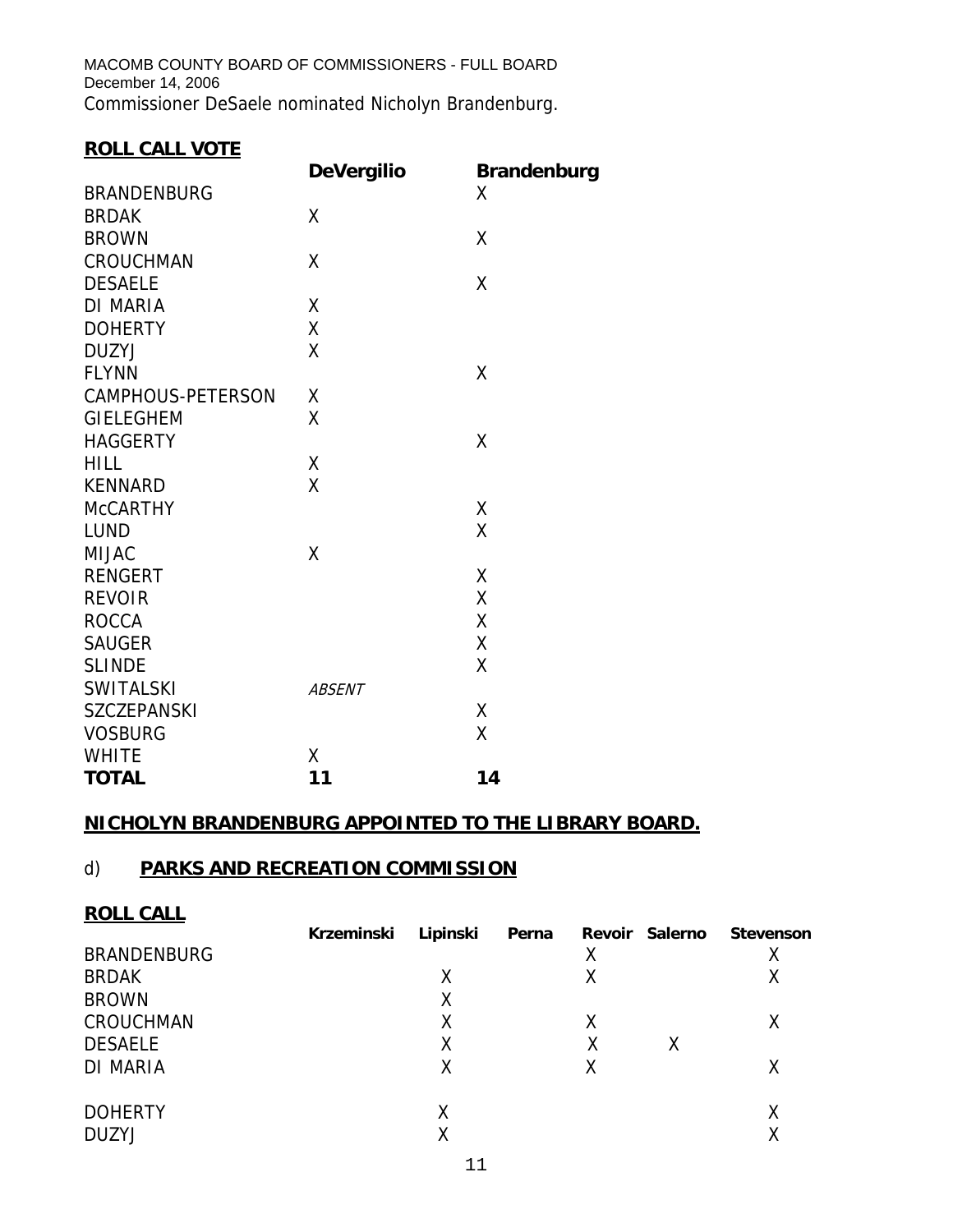| MACOMB COUNTY BOARD OF COMMISSIONERS - FULL BOARD<br>December 14, 2006 |               |    |   |    |   |    |
|------------------------------------------------------------------------|---------------|----|---|----|---|----|
| <b>FLYNN</b>                                                           |               | X  | X |    | X |    |
| CAMPHOUS-PETERSON                                                      |               | X  |   |    |   | X  |
| <b>GTIELEGHEM</b>                                                      | X             | X  |   |    |   | Χ  |
| <b>HAGGERTY</b>                                                        |               | X  | X |    |   | X  |
| <b>HILL</b>                                                            |               | X  |   | X  |   | Χ  |
| <b>KENNARD</b>                                                         |               |    | X | X  |   | Χ  |
| <b>McCARTHY</b>                                                        |               | X  |   | Χ  |   | Χ  |
| <b>LUND</b>                                                            |               | X  |   | X  | X |    |
| <b>MIJAC</b>                                                           |               | X  |   |    |   | X  |
| <b>RENGERT</b>                                                         | X             |    |   | X  | X |    |
| <b>REVOIR</b>                                                          |               | X  |   | X  |   | X  |
| <b>ROCCA</b>                                                           |               | X  |   | X  | Χ |    |
| <b>SAUGER</b>                                                          |               |    | X |    | Χ | X  |
| <b>SLINDE</b>                                                          |               | X  |   | X  | Χ |    |
| <b>SWITALSKI</b>                                                       | <b>ABSENT</b> |    |   |    |   |    |
| <b>SZCZEPANSKI</b>                                                     |               |    |   | Χ  |   |    |
| <b>VOSBURG</b>                                                         | Χ             |    |   | X  |   | X  |
| <b>WHITE</b>                                                           |               | Χ  |   |    |   | X  |
| <b>TOTALS</b>                                                          | 3             | 19 | 4 | 15 |   | 17 |

#### **ANTHONY LIPINSKI, WILLIAM REVOIR AND RUTHIE STEVENSON APPOINTED TO THE PARKS AND RECREATION COMMISSION – TERMS ENDING DECEMBER 31, 2009.**

## e) **PLANNING COMMISSION**

A **MOTION** was made by Commissioner Slinde, supported by Commissioner Flynn to appoint Dominic J. LaRosa and Deborah Obrecht to the Planning Commission - terms expiring December 31, 2009, and the **MOTION CARRIED**.

#### f) **WATER QUALITY BOARD**

A **MOTION** was made by Commissioner Brandenburg, supported by Commissioner Lund to appoint Commissioner Philis DeSaele, Commissioner-Elect Sara Roberts and Peggy Kennard to the Water Quality Board - terms expiring December 31, 2009, and the **MOTION CARRIED.**

#### **NEW BUSINESS**

Commissioner Doherty publicly acknowledged and thanked Ted Cwiek for his years of dedication and service to the county.

Commissioner Brandenburg thanked everyone on the board expressing that it has been a wonderful 18 years serving as a commissioner.

Commissioner Lund indicated the budget problems still need to be addressed.

Commissioners' DiMaria, Rengert, Duzyj, Mijac, DeSaele and Slinde wished the outgoing commissioners well and good luck.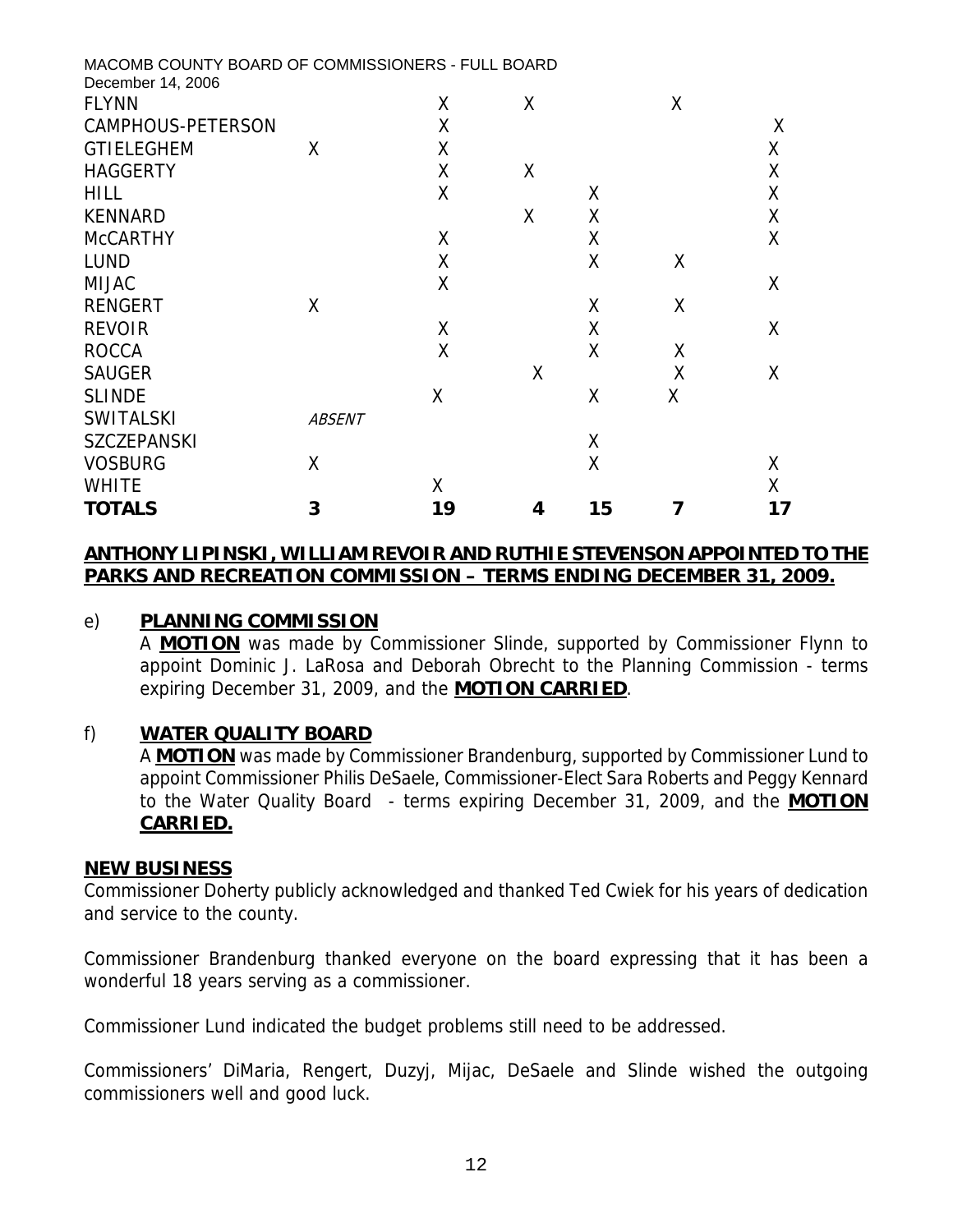Commissioner McCarthy stressed the next board are faced with some tough decisions to make. Such topics as raising taxes, voting for an executive, a four year university, more help for the Veterans', Martha T. Berry and the position of ombudsman. Also thanked everyone for welcoming him back to serve on this board.

Commissioner Revoir indicated it has been his pleasure to serve his constituents for the last 5 years.

Commissioner Szczepanski explained there was a constituency that was not represented before Commissioner Brandenburg was elected and that was the unborn child and her work for mothers in need and women in crisis.

Commissioner Hill thanked everyone while he served as commissioner.

#### **PUBLIC PARTICIPATION**

Jim Perna, 38180 Saddle Lane, Clinton Township Jim Santilli, 45614 Lakeview Drive Donald Lobsinger, 26900 Taylor St. Clair Shores

#### **ROLL CALL ATTENDANCE**

| Andrey Duzyj            | District 1  |
|-------------------------|-------------|
| Marvin Sauger           | District 2  |
| Phillip A. DiMaria      | District 3  |
| Jon Switalski           | District 4  |
| Susan L. Doherty        | District 5  |
| Joan Flynn              | District 6  |
| Sue Rocca               | District 7  |
| James E. McCarthy       | District 8  |
| Robert Mijac            | District 9  |
| <b>Philis DeSaele</b>   | District 10 |
| Ed Szczepanski          | District 11 |
| Peter J. Lund           | District 12 |
| Don Brown               | District 13 |
| <b>Brian Brdak</b>      | District 14 |
| Keith Rengert           | District 15 |
| William J. Revoir       | District 16 |
| Bobby L. Hill           | District 17 |
| Dana Camphous-Peterson  | District 18 |
| Paul Gieleghem          | District 19 |
| Nancy M. White          | District 20 |
| Leonard Haggerty        | District 21 |
| <b>Elizabeth Slinde</b> | District 22 |
| William A. Crouchman    | District 23 |
| Peggy Kennard           | District 24 |
| Kathy Vosburg           | District 25 |
| Nicholyn Brandenburg    | District 26 |